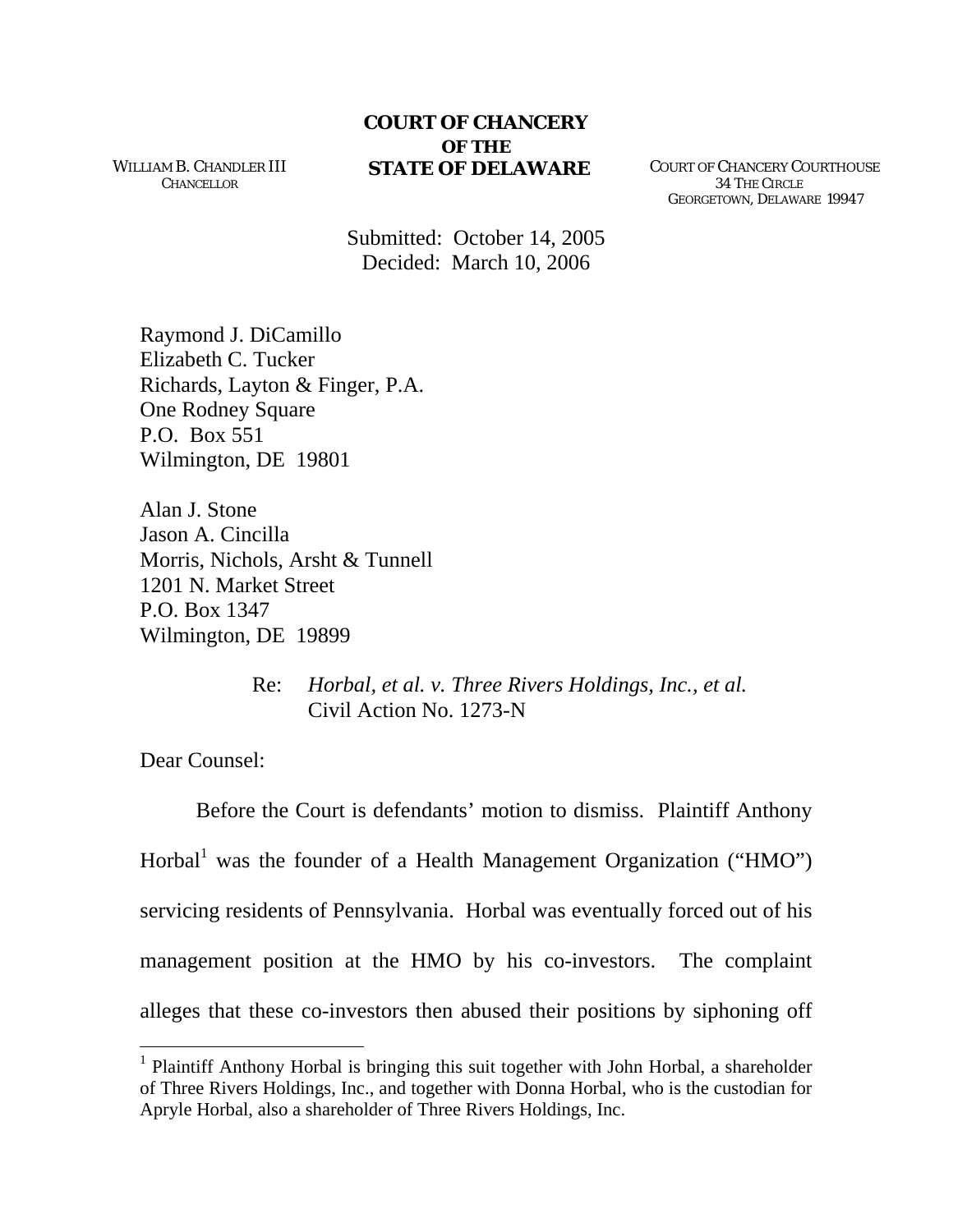tens of millions of dollars from the HMO in the form of disguised salaries, bonuses and corporate perquisites or, as the plaintiffs prefer to call them, "*de*  facto dividends."<sup>[2](#page-1-0)</sup> In connection with these "*de facto* dividends," plaintiffs allege breaches of the defendants' fiduciary duties.<sup>[3](#page-1-1)</sup> Plaintiffs also allege they were improperly denied their right to a Section 220 inspection of the corporate books and records.

# I. FACTS

In March 1995, Horbal and Warren Carmichael founded Three Rivers Health Plan ("TRHP"), a Medicaid HMO serving residents of Pennsylvania.<sup>[4](#page-1-2)</sup> Carmichael was designated TRHP's Chairman and CEO while Horbal was the company's President, Secretary, and Treasurer.<sup>[5](#page-1-3)</sup> Shortly after organizing TRHP, Horbal and Carmichael sought an investor who could provide capital to fund TRHP's continued development and growth. $^{6}$  $^{6}$  $^{6}$  In May 1995, Carmichael identified defendant John H. Dobbs and the Dobbs Family as possible early-stage investors who might be interested in purchasing equity in TRHP.<sup>[7](#page-1-5)</sup> The Dobbs family was willing to invest in THRP if TRHP could

<span id="page-1-0"></span> $<sup>2</sup>$  Pls.' Opposing Br. at 23.</sup>

<span id="page-1-1"></span><sup>&</sup>lt;sup>3</sup> The individual defendants are Warren Carmichael, John H. Dobbs, William H. Lawson, Jr. Three Rivers Holdings, Inc., is also a defendant.

<span id="page-1-2"></span> $4$  Compl.  $\P$  21.

<span id="page-1-3"></span> $^5$  *Id.* at  $\P$  22.

<span id="page-1-4"></span> $^{6}$  *Id.* at  $\overline{9}$  24.

<span id="page-1-5"></span> $^{7}$  *Id.* at  $\overline{9}$  24.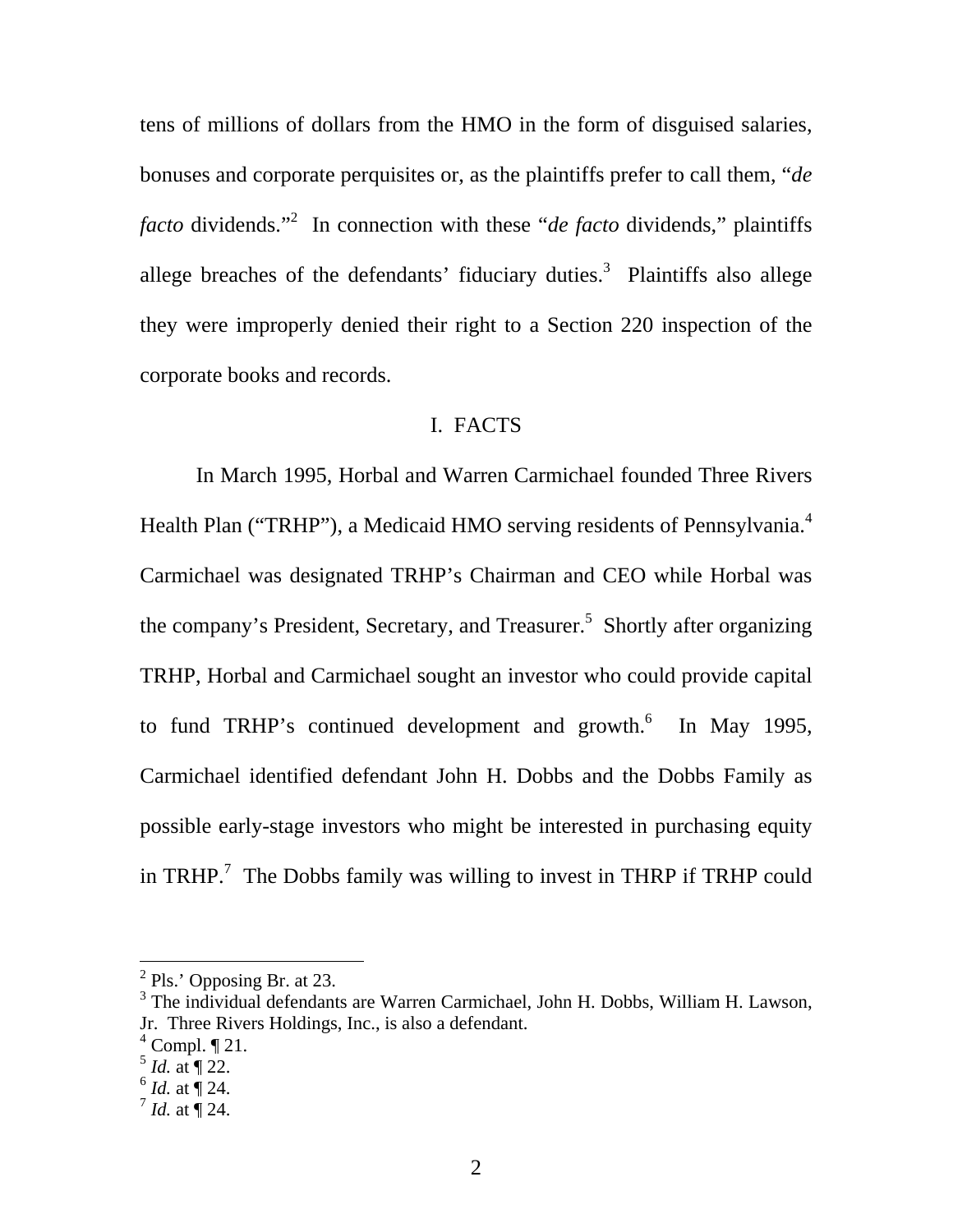be restructured so that its operations were divided among multiple companies. [8](#page-2-0)

In June 1995, the Dobbs Family executed a stock purchase agreement with TRHP, purchasing a non-controlling interest in the company for \$2 million.<sup>[9](#page-2-1)</sup> Following the Dobbs Family investment, Horbal owned 17% of TRHP's voting stock, Carmichael 34%, and the Dobbs Family the remaining 49%.<sup>10</sup> Following the Dobbs Family investment, the TRHP board of directors consisted of Carmichael, Horbal and Lawson.<sup>11</sup>

The parties agreed on a complex restructuring of TRHP.<sup>12</sup> The restructuring had two parts. First, Horbal and Carmichael formed Three Rivers Health Management Company, Inc. ("TRHM").<sup>13</sup> TRHM was created to provide operational, management and administrative services to TRHP.<sup>14</sup> TRHP agreed to pay 10% of its net profits to TRHM in return for these management services.<sup>15</sup> The "management agreement" between TRHM and TRHP provided that TRHM would determine the amount and nature of the compensation of its employees, Horbal and Carmichael, and

<span id="page-2-2"></span><sup>10</sup> *Id.*

- <span id="page-2-5"></span><sup>13</sup> *Id.*
- <span id="page-2-6"></span><sup>14</sup> *Id.*

<span id="page-2-0"></span> $8$  Compl.  $\P$  27.

<span id="page-2-1"></span><sup>9</sup> Compl*.* ¶ 28.

<span id="page-2-3"></span> $11$  Compl.  $\P$  29.

<span id="page-2-4"></span> $12$  Compl.  $\P$  30.

<span id="page-2-7"></span><sup>&</sup>lt;sup>15</sup> Defs.' Opening Br. Ex. 1.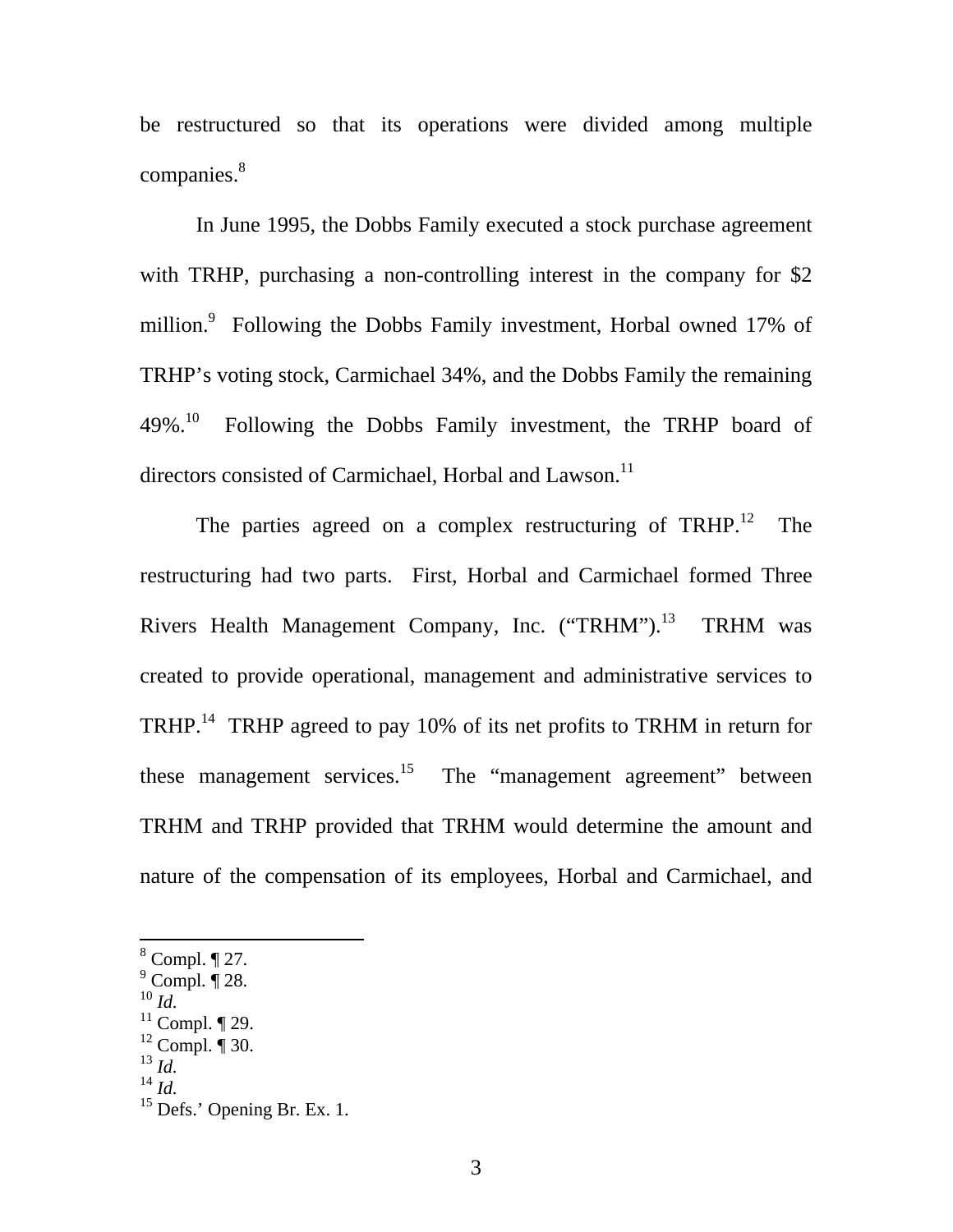would pay their compensation.<sup>16</sup> Horbal signed a copy of the agreement dated June 12,  $1995.<sup>17</sup>$  $1995.<sup>17</sup>$  $1995.<sup>17</sup>$ 

Dobbs Management Service, LLC ("DMS"), a company controlled by the Dobbs family, also entered into a management services agreement with TRHP. DMS agreed to assist TRHP in managing its business and in return TRHP agreed to pay DMS a monthly consulting fee of 5% of TRHP's net profits.<sup>18</sup> Plaintiffs allege that DMS never provided any services to TRHP.<sup>[19](#page-3-3)</sup>

After June 1995, the health of TRHP's business began to improve dramatically.<sup>20</sup> In April 1996, TRHP obtained a contract from Pennsylvania's Department of Public Welfare to operate and administer a managed care program for Pennsylvania's Medicaid population.<sup>21</sup> By the end of 2002, TRHP had enrolled 190,703 members.<sup>22</sup> This number has continued to increase; at the time the complaint was filed, TRHP had over  $250,000$  participants enrolled.<sup>23</sup> Revenues and profits also have increased dramatically. Between 1998 and 2004, TRHP's revenues increased from

<span id="page-3-0"></span> $16$  Defs.' Opening Br. Ex. 1 at 3.

<span id="page-3-1"></span> $17$  Defs.' Opening Br. Ex. 1.

<span id="page-3-2"></span> $18$  Compl.  $\overline{1}$  31.

<span id="page-3-3"></span> $19$  Compl.  $\overline{\P}$  64.

<span id="page-3-4"></span> $20$  Compl.  $\overline{\$}$  32.

<span id="page-3-5"></span> $^{21}$  Compl. ¶ 32.

<span id="page-3-6"></span> $^{22}$  Compl. ¶ 33.

<span id="page-3-7"></span> $^{23}$  Compl.  $\overline{9}$  33.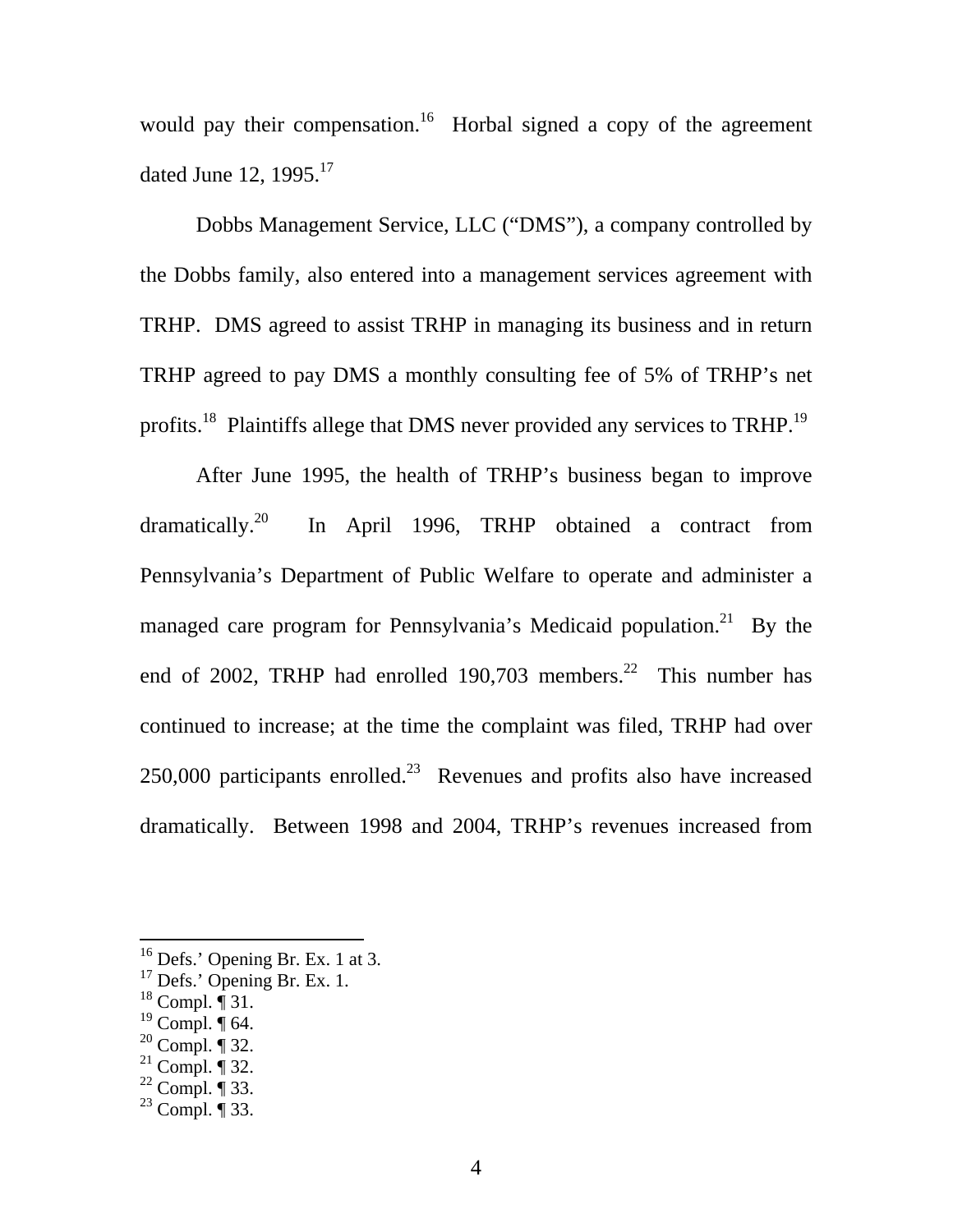around \$192 million to approximately \$500 million annually.<sup>24</sup> During the same period, annual net profits have increased from around \$8 million to over \$25 million, and TRHP has become Pennsylvania's largest Medicaid  $HMO.<sup>25</sup>$  $HMO.<sup>25</sup>$  $HMO.<sup>25</sup>$ 

As the HMO's business began to improve, relations among the investors soured. In late July 1998, William Lawson, the Dobbs' Family attorney and the vice-president of DMS, presented Horbal with a partial buyout proposal whereby roughly a third of Horbal's stock in TRHP and TRHM would be bought out.<sup>26</sup> At the same time, Carmichael, Lawson, and Dobbs took steps to end Horbal's tenure as an officer and director of TRHP and TRHM.[27](#page-4-3) Sometime in August 1998, the board of directors of TRHP removed Horbal as an officer and director of TRHP and TRHM.<sup>28</sup> In January 1999, following extensive negotiations, the Dobbs family boughtout a large part of Horbal's TRHP-stock.<sup>29</sup> In connection with the buy-back of Horbal's stock, the company was again restructured.<sup>[30](#page-4-6)</sup>

Pursuant to this second restructuring, all of TRHP's and TRHM's outstanding stock was transferred to a new holding company called Three

<span id="page-4-0"></span> $2^2$  Compl. ¶ 34.

<span id="page-4-1"></span> $^{25}$  Compl.  $\overline{\P}$  34.

<span id="page-4-2"></span> $^{26}$  Compl.  $\mathring{\mathcal{A}}$  41.

<span id="page-4-3"></span> $27$  Compl.  $\P$  44.

<span id="page-4-4"></span> $28$  Compl.  $\P$  46.

<span id="page-4-5"></span> $^{29}$  Compl. ¶ 49.

<span id="page-4-6"></span> $30$  Compl.  $\P$  53.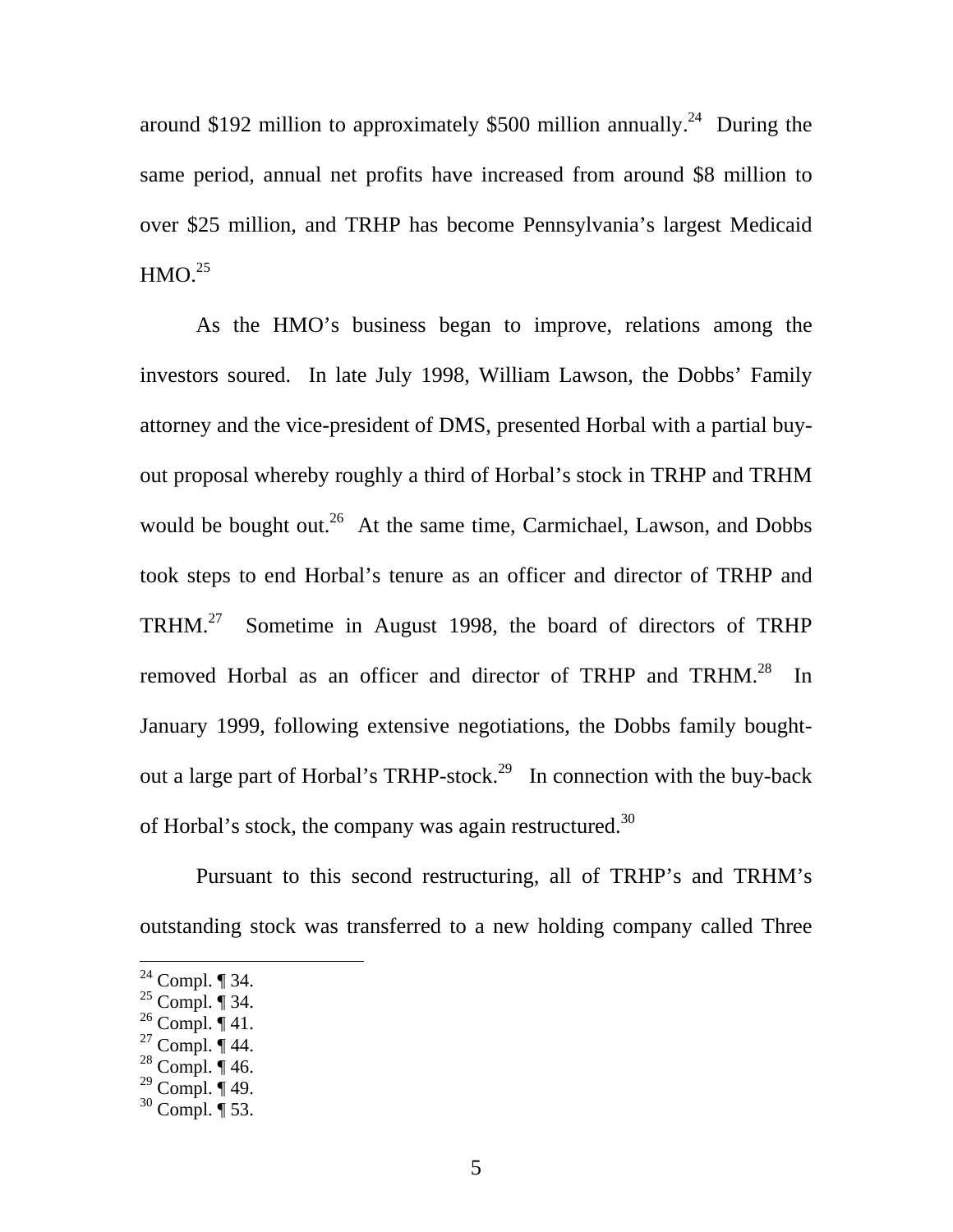Rivers Holdings, Inc. ("TR Holdings") in exchange for newly issued shares in TR Holdings and promissory notes from TR Holdings.<sup>31</sup> Plaintiffs were left owning 11% of TR Holdings and the Dobbs family became the holder of 60% of TR Holdings.<sup>32</sup> The reorganization also affected the ownership of TRHM and DMS: These companies became wholly-owned subsidiaries of TR Holdings.<sup>33</sup> After the reorganization, Carmichael and the Dobbs Family continued to receive compensation from the two subsidiaries, but Horbal, who no longer provided management services to TRHP, was no longer entitled to compensation per the management agreement signed between TRHP and TRHM.<sup>34</sup>

In connection with the partial buy-out of Horbal and the subsequent reorganization of TRHP, defendants set up a company called Three Rivers Administrative Services, LLC ("TRAS").<sup>35</sup> While TRAS was initially a subsidiary of TRHP, in 2001 TRAS became a wholly-owned subsidiary of TR Holdings[.36](#page-5-5) TRAS was organized in order to provide administrative services to TRHP, and later to TR Holdings.<sup>37</sup> TRAS entered into compensation agreements with defendants whereby millions of dollars in

<span id="page-5-0"></span> $31$  Compl. ¶ 49.

<span id="page-5-1"></span> $32$  Compl.  $\sqrt[4]{\sqrt{5}}$  50-51.

<span id="page-5-2"></span> $33$  Compl.  $\frac{1}{3}$  55.

<span id="page-5-3"></span><sup>34</sup> Compl. ¶¶ 53-56; Defs.' Opening Br. Ex. 1.

<span id="page-5-4"></span> $35$  Compl. ¶ 57.

<span id="page-5-5"></span> $36$  Compl. II 58-59.

<span id="page-5-6"></span> $37$  Compl.  $\overline{9}$  57.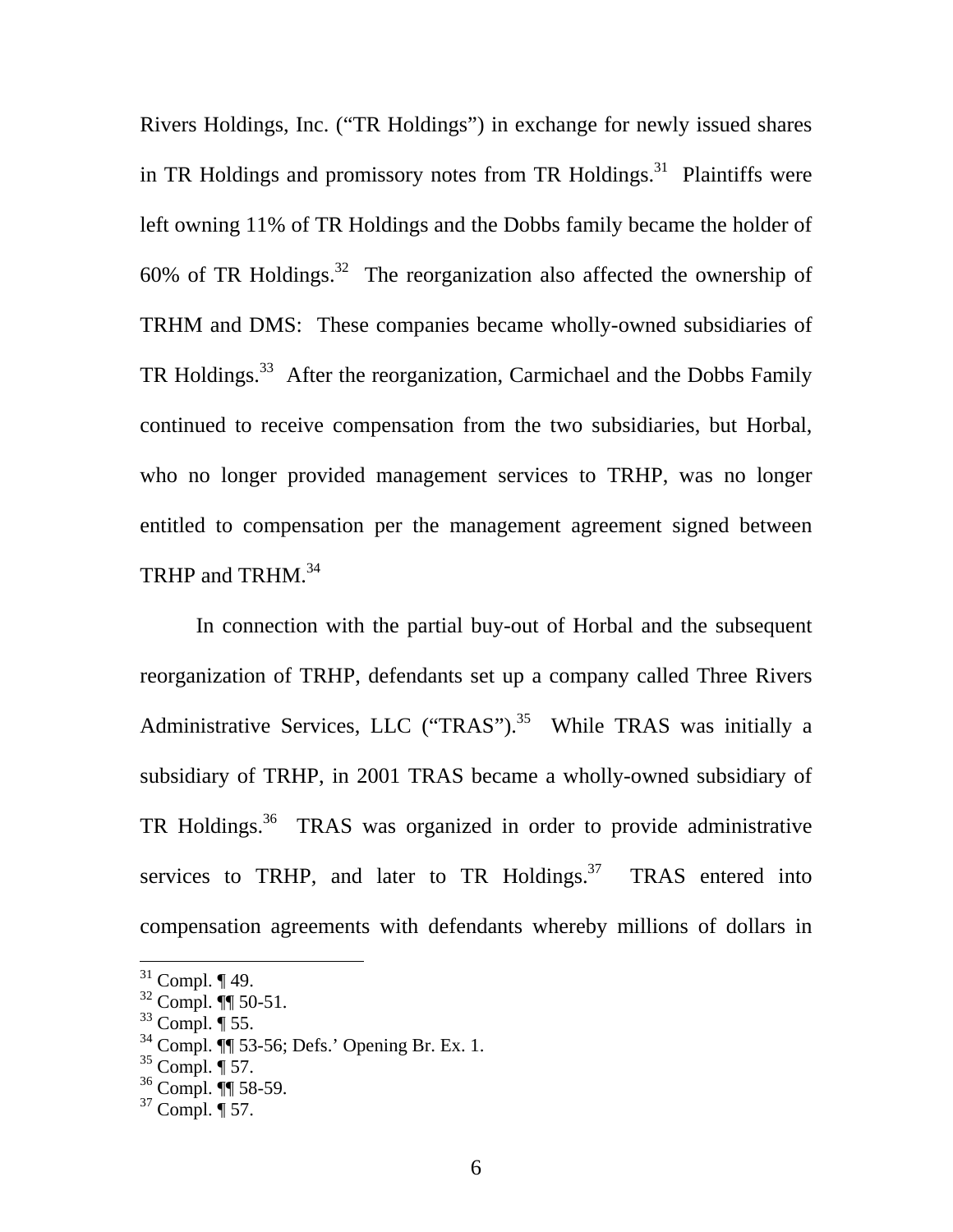compensation were allegedly paid to Carmichael and Lawson for services that plaintiffs allege were never rendered. $38$ 

Plaintiffs allege that they have been improperly denied access to the corporation's books and records.<sup>39</sup> Some of the corporate books and records were given to Horbal for his inspection on September 25, 2002.<sup>40</sup> Horbal alleges that these books and records were insufficient. On October 3, 2002, Horbal sent a letter to TR Holdings demanding access to more information.<sup>41</sup> When he received what he considered to be an inadequate response from TR Holdings, Horbal sent two follow-up letters on August 21, 2003, and December 7,  $2004<sup>42</sup>$  Plaintiffs allege that no response has been given with regards to these two requests.<sup>43</sup>

### II. LEGAL STANDARD

To survive a motion to dismiss, a complaint must allege facts that, if true, would establish the elements of a claim.<sup>44</sup> In analyzing this question, I am required to assume the truthfulness of all well-pled allegations of the complaint. In addition, I am required to extend to plaintiffs the benefit of all reasonable inferences that can be drawn from the complaint. I cannot order

<span id="page-6-0"></span> $38$  Compl.  $\P$  58.

<span id="page-6-1"></span> $39$  Compl.  $\overline{\P}$  3.

<span id="page-6-2"></span> $40$  Compl. Ex. A.

<span id="page-6-3"></span> $41$  Compl. Ex. A.

<span id="page-6-4"></span> $42$  Compl. Ex. B and Ex. C.

<span id="page-6-5"></span> $^{43}$  Compl. ¶¶ 76-77.

<span id="page-6-6"></span><sup>44</sup> *See, e.g., Lewis v. Honeywell, Inc.*, 1987 WL 14747, at \*4 (Del. Ch. July 28, 1987).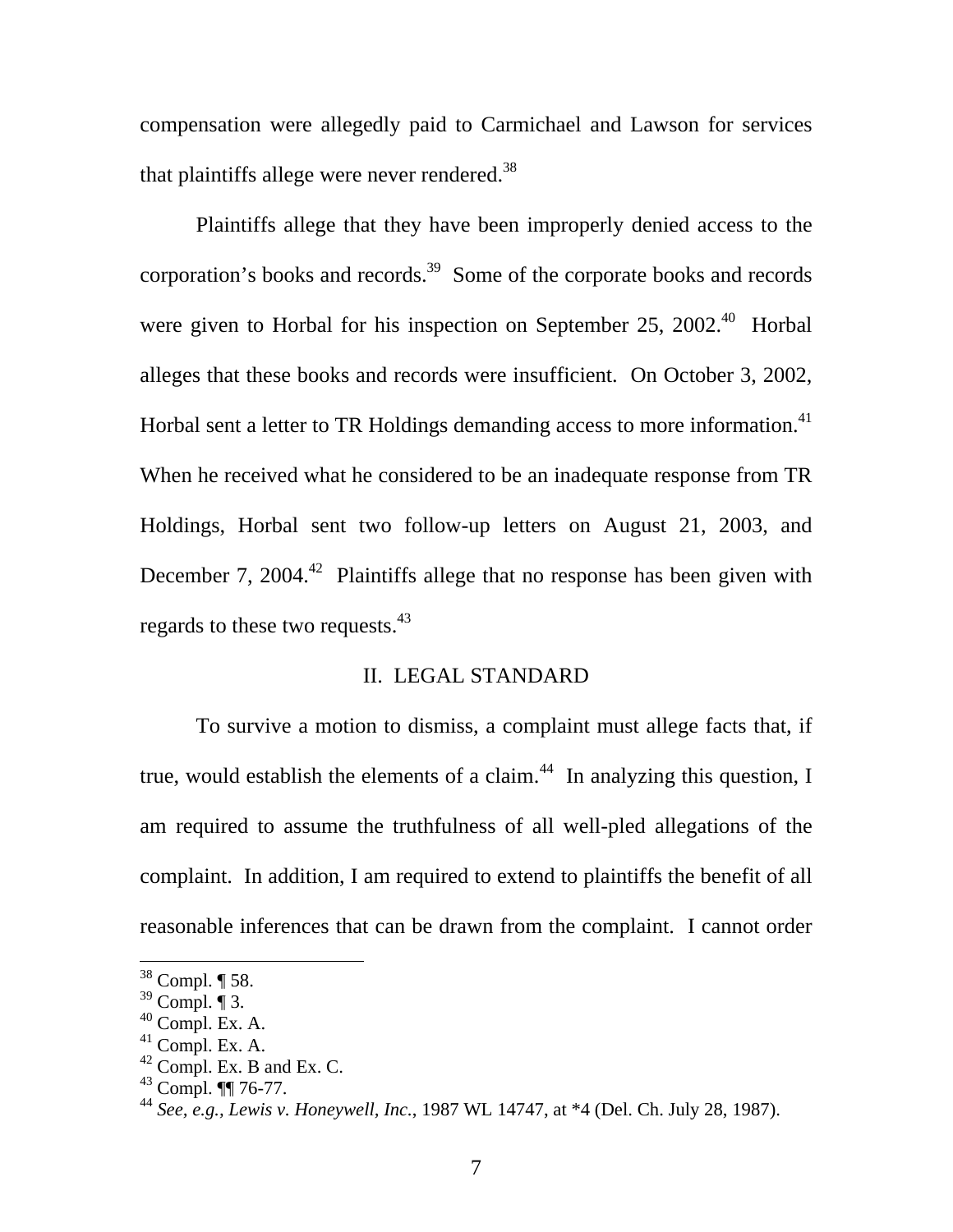a dismissal unless it is reasonably certain that the plaintiffs could not prevail under any set of facts that can be inferred from the complaint. However, any conclusory allegations unsupported by factual averments will not be accepted as true for purposes of this motion.<sup>45</sup>

### III. DISCUSSION

## *A. Plaintiffs' De Facto Dividend Claim*

Plaintiffs' *de facto* dividend claim centers on allegations of director self-dealing. Plaintiffs allege the director defendants used wholly-owned subsidiaries under their control to siphon off millions of dollars in the form of excessive salaries, bonuses and corporate perquisites.[46](#page-7-1) Plaintiffs ask the Court to treat this excessive compensation as constructive or "*de facto"*  dividends to which plaintiffs, as shareholders, have a right to share in equally.[47](#page-7-2) With their *de facto* dividends theory, plaintiffs attempt to apply to corporate law a concept borrowed from tax law.<sup>48</sup> No Delaware court has ever recast executive compensation as a constructive dividend nor (to my

<span id="page-7-0"></span><sup>45</sup> *Grimes v. Donald,* 673 A.2d 1207, 1214 (Del. 1996).

<span id="page-7-1"></span> $46$  Compl.  $\P$  53.

<span id="page-7-2"></span> $47$  Plaintiffs argue that these dividends were discriminatory, in the sense that they were paid out to some shareholders to the exclusion of others. According to plaintiffs, this violates the rule that "the board of directors cannot pay dividends only to certain shareholders to the exclusion of others of the same class," Fletcher, *Cyclopedia of the Law of Private Corporations*, § 5352. Of course, it is axiomatic that the declaration of dividends is necessary to trigger any such obligation.

<span id="page-7-3"></span><sup>48</sup> *See, e.g., Sam Kong Fashions, Inc. v. Comm'r,* 2005 WL 1516084 (U.S. Tax Ct. June 28, 2005); *Neonatology Assocs., P.A. v. Comm'r,* 299 F.3d 221, 232 (3d Cir. 2002.)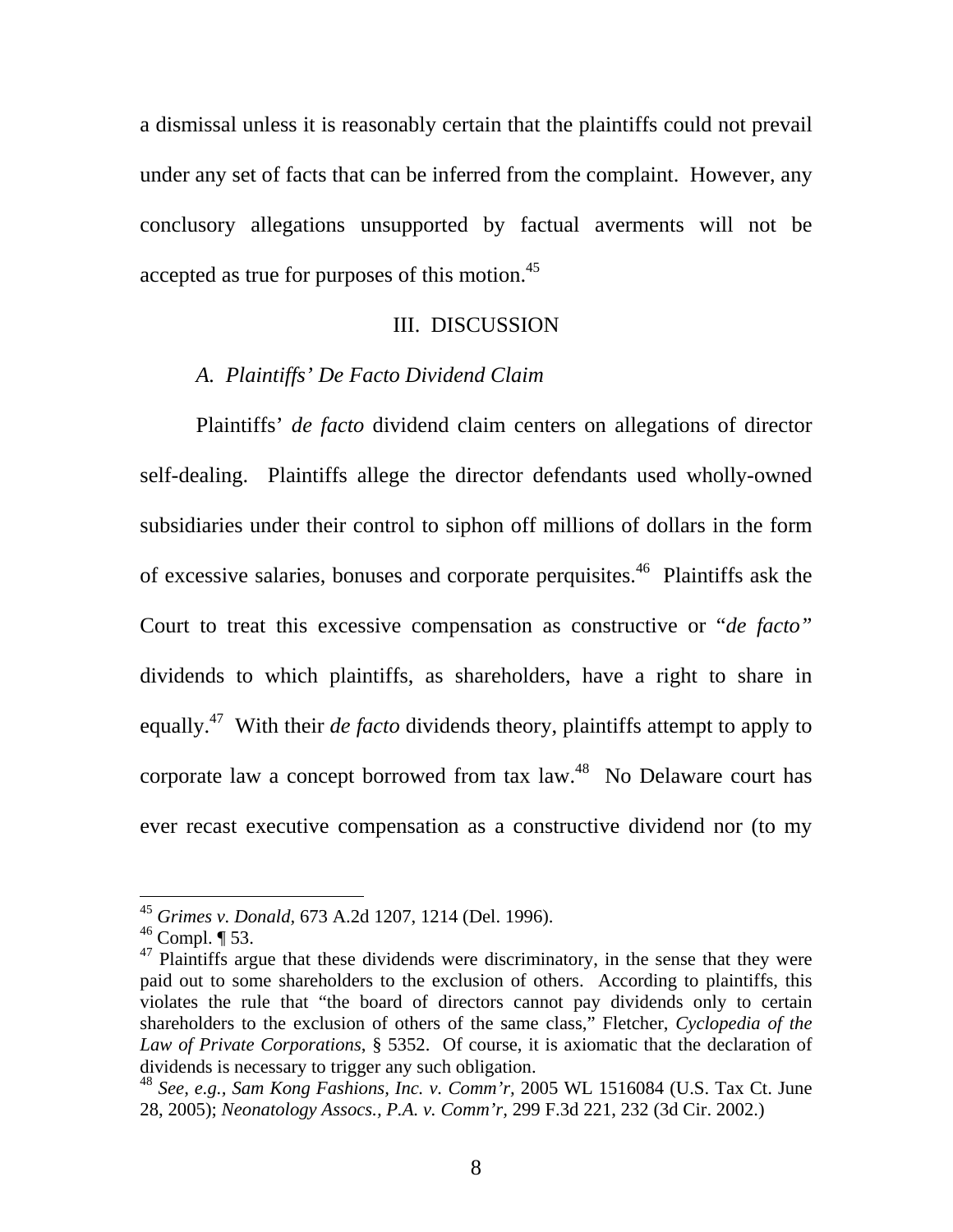<span id="page-8-4"></span>knowledge) has any Delaware court recognized such a cause of action to exist for the benefit of shareholders of a corporation.

This case, however, is remarkably similar to the facts of *Wilderman v. Wilderman.*[49](#page-8-0) The plaintiff in *Wilderman,* a 50% shareholder in a close corporation, alleged that the corporation's other 50% shareholder, the company's president and the plaintiff's ex-husband, was using his control over the corporation to pay himself excessive compensation.<sup>50</sup> As relief, the plaintiff requested that the excessive compensation be returned to the corporation, "as corporate profits and required to be distributed as dividends, thereby opening the way to plaintiff to share in the net corporate profits as a stockholder with 50% equity in her corporation."<sup>51</sup> On the basis of the plaintiff's well-pled fraud allegations, the Court did order that the excessive portion of the compensation be returned to the company's treasury.<sup>52</sup> Nevertheless, the Court declined to recast the compensation as a disguised dividend to which plaintiffs would be allowed to share as a matter of right.<sup>53</sup>

<span id="page-8-0"></span><sup>49</sup> *Wilderman v. Wilderman,* 315 A.2d 610, 612-13 (Del. Ch. Jan. 10, 1974)

<span id="page-8-1"></span><sup>50</sup> *Wilderman,* 315 A.2d at 612-13.

<span id="page-8-2"></span><sup>51</sup> *Wilderman,* 315 A.2d at 613.

<span id="page-8-3"></span><sup>52</sup> *Wilderman,* 315 A.2d at 616 (The Court noted in passing that the excessive compensation had come to light as a result of an investigation by the United States Internal Revenue Service ("IRS") which had concluded that, for tax purposes, some of the compensation would be treated as a "de facto dividend," *i.e.*, would be subject to tax as dividend income.)

<sup>53</sup> *Wilderman,* 315 A.2d at 616. *See also Gabelli & Co v. Liggett Group, Inc.,* 479 A.2d 276, 280 (Del. 1984) ("It is settled law in this State that the declaration and payment of a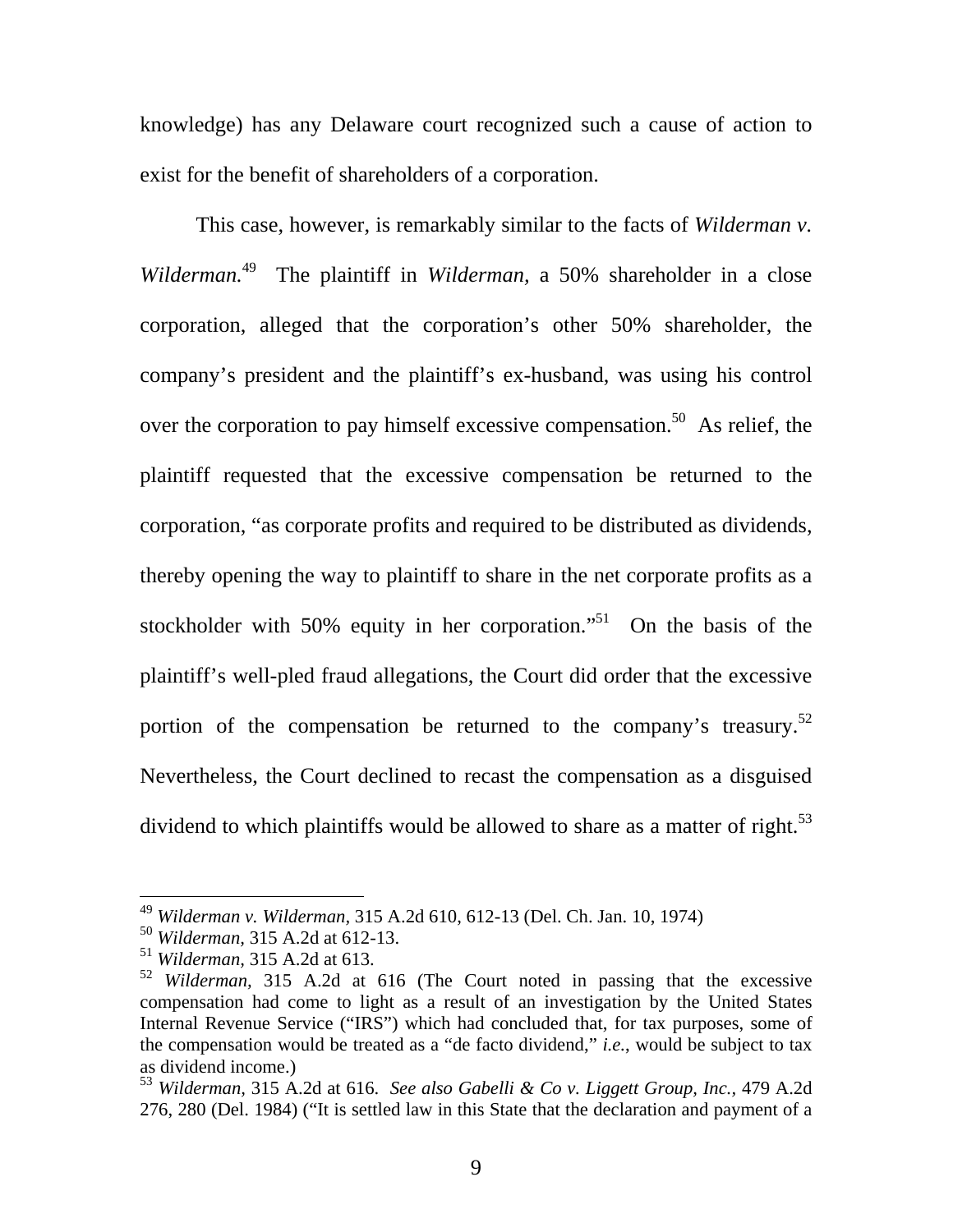The Court concluded that the decision whether to pay a dividend is a matter for the board of directors, absent an allegation of fraud.<sup>54</sup> Plaintiffs in this case make the same mistake as the plaintiffs in *Wilderman*, and they also fail to do what the plaintiffs in *Wilderman* did correctly. First, plaintiffs do not contend the management agreements with TRHP were improper. Plaintiffs clearly state that they "are *not* contending that the payments made pursuant to the Management Agreements are improper but that they are nonetheless entitled to their 'cut.'<sup>55</sup> Indeed, plaintiffs are not alleging that the management agreements are improper at all; nor do they seek to invalidate the distributions made under those agreements.<sup>56</sup> Second, plaintiffs make clear they are *not* alleging fraud and, indeed, their complaint lacks the particularized allegations required by Chancery Court Rule 9 to plead a fraud claim.

Another case similar to this one is *Keenan v. Eshleman*. [57](#page-9-3) *Keenan*  was a derivative action challenging the payment of management fees to another company by interested directors who stood to benefit from the

dividend rests in the discretion of the corporation's board of directors in the exercise of its business judgment; that, before the courts will interfere with the judgment of the board of directors in such matter, fraud or gross abuse of discretion must be shown.")

<span id="page-9-0"></span><sup>54</sup> *Wilderman,* 315 A.2d at 616.

<span id="page-9-1"></span><sup>55</sup> Pls.' Opposing Br. at 24 and 30.

<span id="page-9-2"></span><sup>56</sup> Pls.' Opposing Br. at 24.

<span id="page-9-3"></span> $57$  2 A.2d 904 (Del. 1938).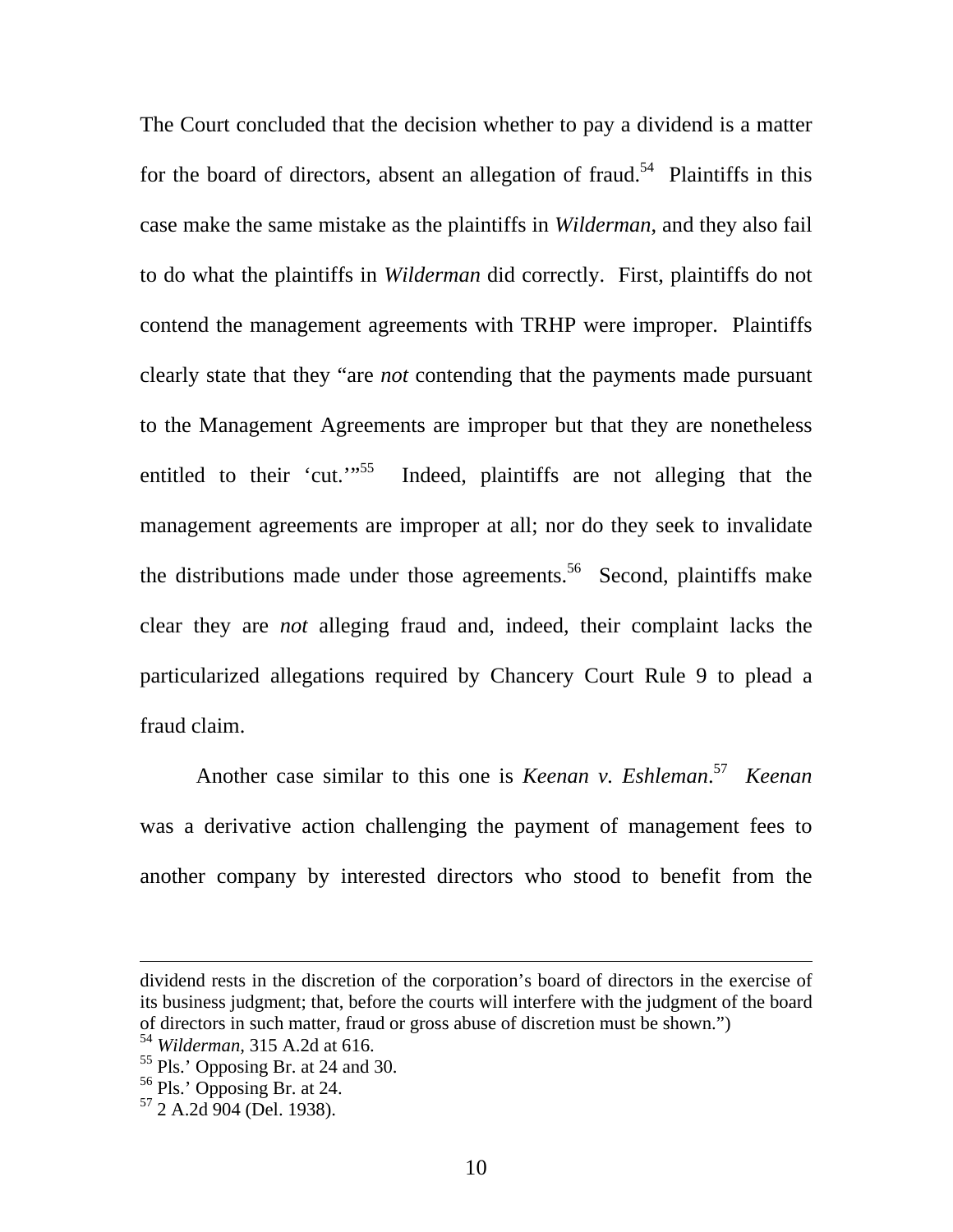payments.[58](#page-10-0) The Delaware Supreme Court refused to regard the misappropriated fees "as a fund for a dividend in which the dissenting shareholders are to share...."<sup>59</sup> On the contrary, based on the well-plead allegations of fraud in *Keenan*, the Court ordered the entire recoverable amount to be repaid to the corporation.<sup>60</sup> Again, in this case, the plaintiffs have consciously avoided pleading any allegations of fraud, presumably because plaintiff Horbal was intimately involved in the creation of the management agreements and, in the case of the management agreement with TRHM, he was even a signatory.

Ultimately, plaintiffs' claim in this case implicates, if anything, a classic allegation of self-dealing or waste. But plaintiffs have not directly challenged the management agreements, or the payments thereunder, on duty of loyalty grounds.<sup>61</sup> Because plaintiffs have not adequately pled a duty of loyalty claim, I am dismissing, without prejudice, plaintiffs' purported claim for breach of fiduciary duty; they may seek leave to amend their complaint to assert such a claim if they believe facts can be alleged adequately regarding it. With respect to plaintiffs' *de facto* dividends claim, I dismiss such claim with prejudice.

<span id="page-10-0"></span><sup>58</sup> *Id.* at 909.

<span id="page-10-1"></span><sup>59</sup> *Id.* at 912.

<span id="page-10-2"></span><sup>60</sup> *Id.* at 912-13.

<span id="page-10-3"></span> $61$  Pls.' Opposing Br. at 23.